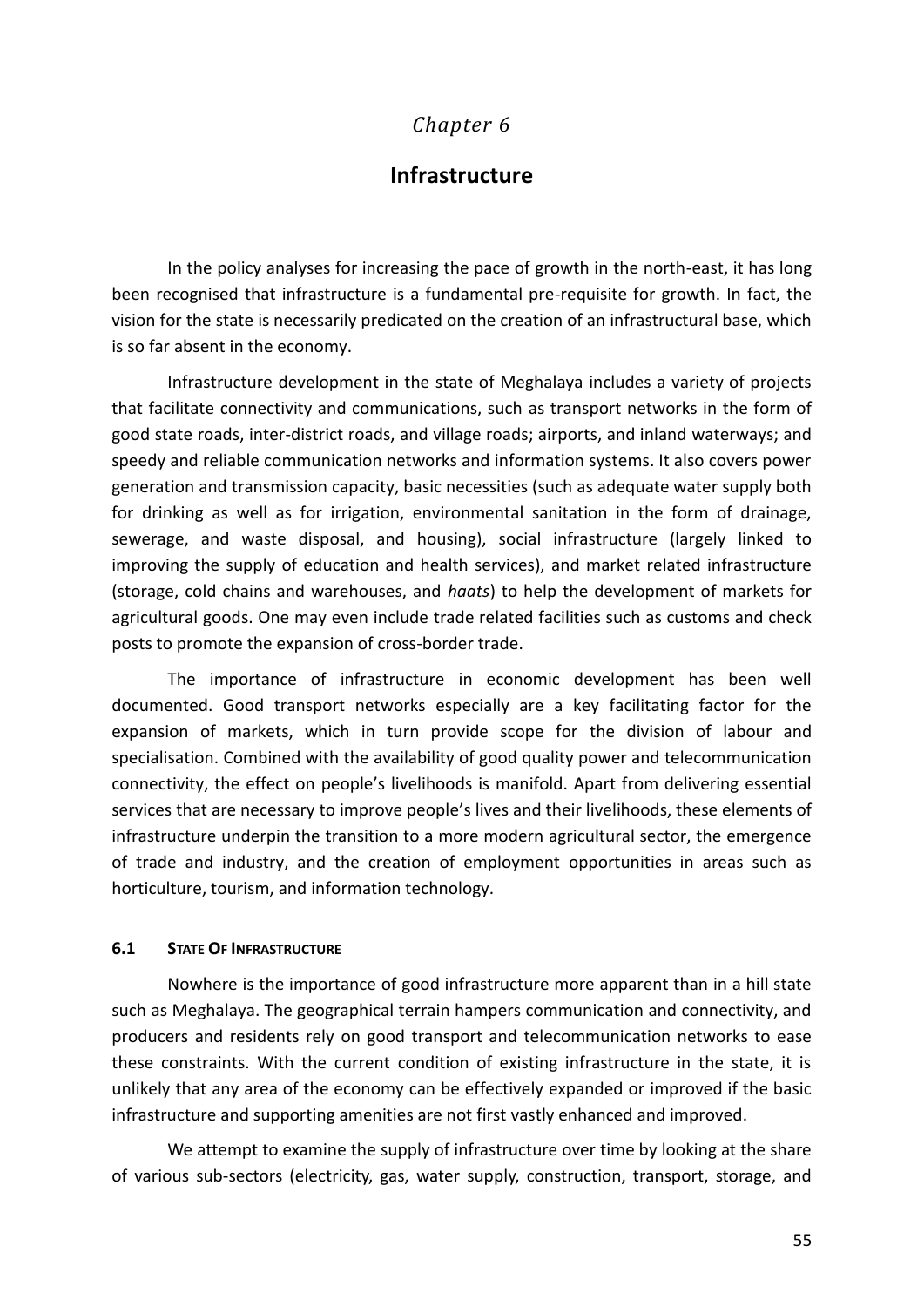communication, etc.) in the gross state domestic product (GSDP) or the net state domestic products (NSDP). Infrastructure appears to play an important role in Meghalaya as its share in NSDP ranged from 11 per cent to 20 per cent (Table 6.1) between 1993–94 and 2006–07, and this share has been rising steadily over time (except for a sharp decline from 1993 to 1995).

| Year | Meghalaya | India |
|------|-----------|-------|
| 1993 | 19.28     | 12.86 |
| 1994 | 12.64     | 12.22 |
| 1995 | 10.41     | 12.26 |
| 1996 | 11.14     | 12.57 |
| 1997 | 11.41     | 12.81 |
| 1998 | 13.35     | 13.38 |
| 1999 | 13.23     | 13.84 |
| 2000 | 13.09     | 14.33 |
| 2001 | 14.60     | 15.26 |
| 2002 | 14.93     | 15.62 |
| 2003 | 16.77     | 16.93 |
| 2004 | 17.15     | 17.47 |
| 2005 | 16.96     | 18.31 |
| 2006 | 17.03     | 18.82 |

**Table 6.1:** Share of Infrastructure in GDP: Meghalaya and India, at constant base 1993–94 (Per cent)

*Source*: Central Statistical Organisation (CSO) website, as on 26 November 1999 for old series and 23 February 2006 for new series.

*Note:* 1. Owing to differences in methodology of compilation, data for different states/union territories are not strictly comparable.

2. Figures are calculated.

Interestingly, the share of infrastructure in Meghalaya mirrors the share of infrastructure in the country's NSDP, which ranges from 12 to 19 per cent. However, a simplistic comparison of proportional spending is misleading, as connectivity in a hill region is altogether different from connectivity in the plains. More importantly, while India as a country had inherited vast infrastructure from the colonial power, the north-east region remained relatively underdeveloped in this area for decades after Independence. Thus, railways, which were introduced into the plains of Assam by the early twentieth century, did not extend to the hill areas such as Meghalaya. The state has no air connectivity, and its topography presents little scope to promote inland waterways. The growth rate of infrastructure in Meghalaya (10.11 per cent) has been higher than that of the country (9.23 per cent) for the period 1993–94 to 2006-07 (at 1993–94 constant base); however, it clearly needs to grow at an even faster rate.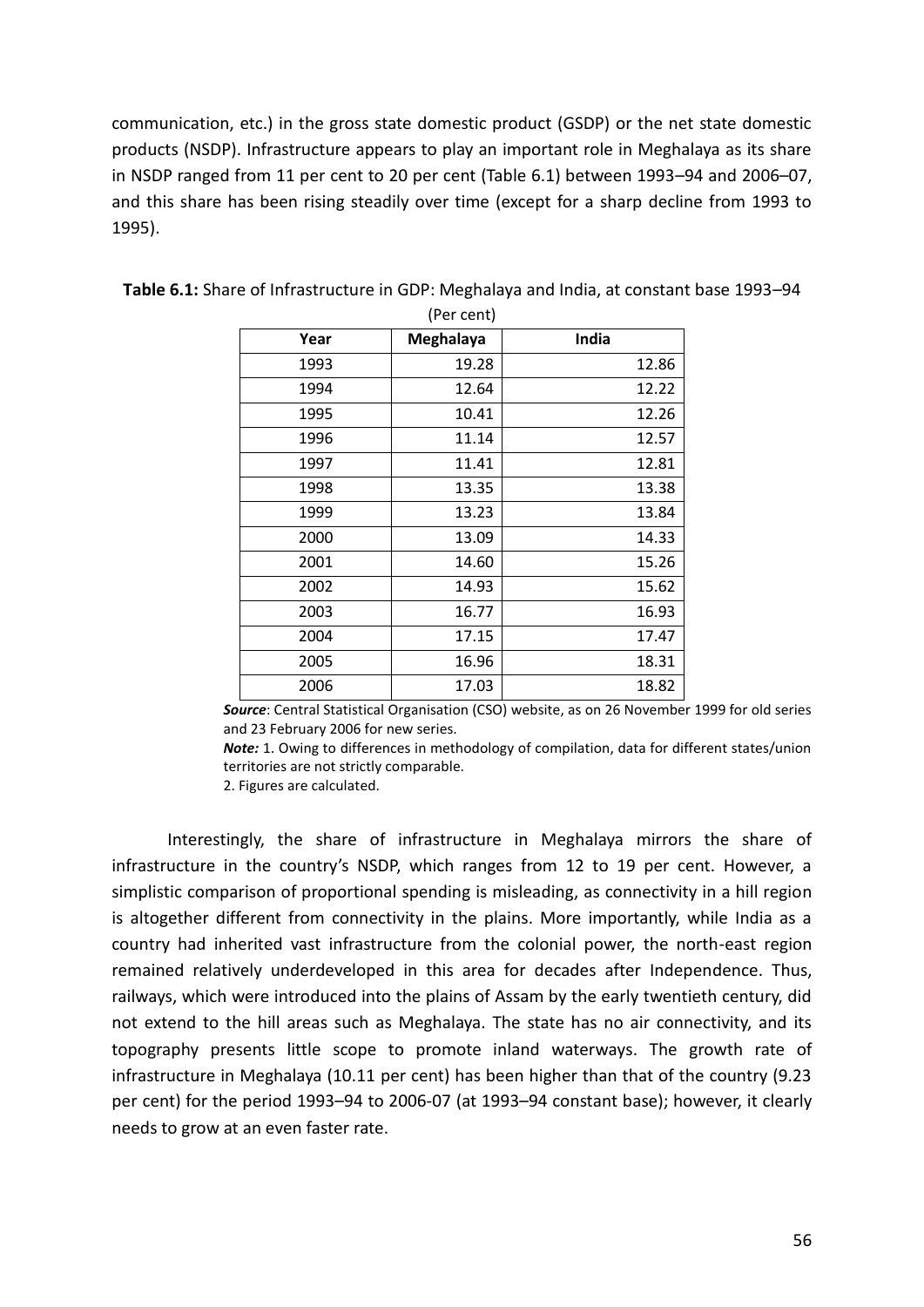### **6.1.1 The Infrastructure Index for the North-east**

A good starting point for analysis is the recently created Infrastructure Index for the north-eastern states (*Table 6.2*). It gives a current picture of Meghalaya's standing vis-à-vis the other north-eastern states on many of the basic services such as transport, health, education, and communications.<sup>22</sup> *Table 6.2* gives the position of the districts in Meghalaya in a ranking of 80 districts<sup>23</sup> in the eight north-eastern states according to their infrastructure status.

| <b>District</b>  | <b>NE Rank</b> | <b>State Rank</b> | <b>Score</b> |
|------------------|----------------|-------------------|--------------|
| East Khasi Hills | 5              |                   | 248.68       |
| Ri-Bhoi          | 20             |                   | 147.87       |
| Jaintia Hills    | 28             | 3                 | 129.61       |
| West Khasi Hills | 36             | 4                 | 122.17       |
| West Garo Hills  | 37             | 5                 | 122.16       |
| South Garo Hills | 42             | 6                 | 117.10       |
| East Garo Hills  | 43             |                   | 116.80       |

**Table 6.2:** Infrastructure Index for Meghalaya by District

*Source:* District Infrastructure Index for the North Eastern Region, Table 6, Ministry of DONER, September 2009,<http://mdoner.gov.in/index2.asp?sid=265>

The overall ranking of all the districts shows that the smaller states like Sikkim and Tripura have performed better than the larger states, and that typically within a state, the district where the state capital is located generally has better infrastructure. This is borne out by the top ranking received by East Khasi Hills in Meghalaya. While almost all the districts in Meghalaya rank in the top half of the scale (mostly between 1 and 40), showing that they are not the worst performing areas in the region, the spread in scores across all the districts in Meghalaya indicates stark regional disparities in development which is a serious cause for concern.

On the actual supply of services (*see Annexure Tables 6.A2* to *6.A6*), the state performs poorly on village electrification (*Table 6.A2*), where all its districts rank in the second half of the spectrum (from 51 to 70). Meghalaya districts' ranking on different basic amenities shows vast disparities across the state in provisioning, especially in electrical and tap water connections (*Table 6.A2*), health infrastructure (*Table 6.A5),* schools per 100 sq. km (*Table 6.A3*), telephone exchanges per 100 sq.. km (*Table 6.A4),* and bank branches by area and population (Table 6.A6).

<u>.</u>

 $22$  The indicators and methodology used to arrive at the ranking and scores for the districts is based on the methodology used by CMIE to prepare its infrastructure index for the country, and are detailed in the MDONER publication. This study used seven broad indicators: transport facilities (road density and road quality), electricity, water supply, education, health facilities, communication infrastructure, and banking facilities.

 $23$  The total number of districts in the north-east is 86, but several of these are new and for data reasons, continue to be clubbed with the old districts from which they have been carved out.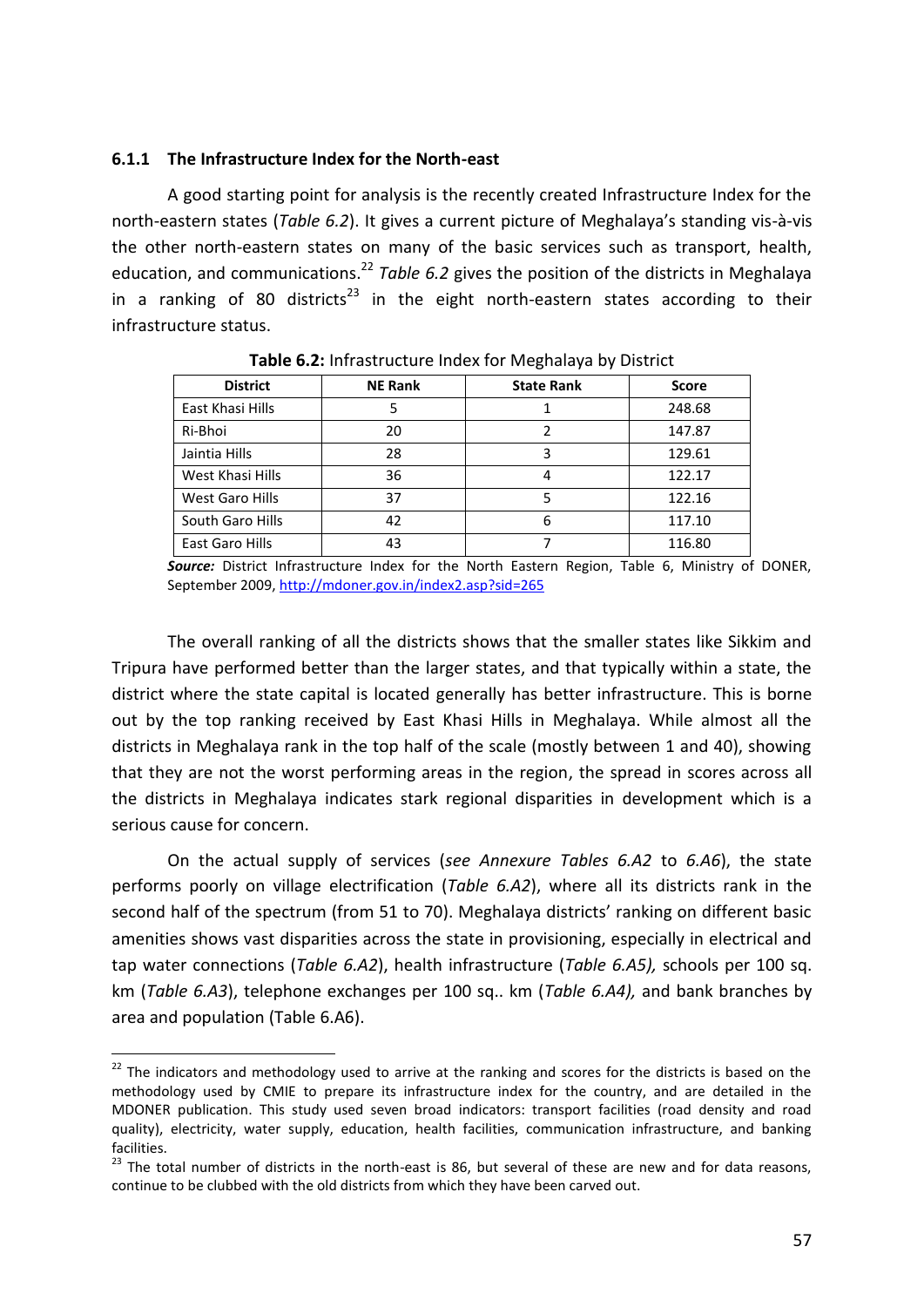### **6.2 TRANSPORT**

Transport infrastructure is of great importance for the region to strengthen its integration with the rest of the country and its neighbours, as well as to transport goods more effectively within and out of the region. It is a vital input into the proposed shift from subsistence agriculture to cash crop based farming, as well as for the planned development of industry and the service sector. Most of the area of the region is hilly and undulating with low population densities, accompanied by low per area production of goods. In such terrain rail, air, and inland waterways are not cost effective ways to provide connectivity, so roads are the dominant infrastructure for connectivity and transportation.

# **6.2.1 Road Network**

<u>.</u>

While road construction has been increasing in the state, road density by geographic area is still less than half the country's average (*Table 6.3*).

|           |                | 1990-91         | $2004 - 05$    |                 |  |
|-----------|----------------|-----------------|----------------|-----------------|--|
|           | Per 100 sq. km | Per lakh people | Per 100 sq. km | Per lakh people |  |
|           |                |                 |                |                 |  |
|           |                |                 |                |                 |  |
| Meghalaya | 25.4           | 320.4           | 35.12          | 340.0           |  |
| India     | 76.8           | 256.1           | 76.84*         | 246.0           |  |

**Table 6.3:** Road Density by Area and Population: Meghalaya and India (Length in km)

*Source:* Meghalaya State Development Report \* For 1999

It would also be useful to look at the classification of roads as this has implications for funding of road development schemes. Most previous studies have by and large looked at development of either state roads or national highways.<sup>24</sup>

As far back as 1997, the Shukla Commission Report (1997)<sup>25</sup> had recommended that road construction be given high priority in the state's development plan. The Commission had suggested that the Dudhnoi-Damra-Nangalbibra-Baghmara-Gasuapara-Dalu road in Meghalaya (196 km) be constructed to connect NH37 and NH51. This road would pass through limestone and coal deposits and is the route for coal exports to Bangladesh. The other state highways, major district roads, and other district roads proposed were to be integrated through a regional master plan for roads. This initiative had resulted in the emergence of NH62 connecting Damra to Dalu.

<sup>&</sup>lt;sup>24</sup> See, for example, the Shukla Commission Report (1997) for an excellent compilation of planned development of road network as per requests from state governments.

<sup>&</sup>lt;sup>25</sup> Transforming the Northeast: High-level Commission Report, Planning Commission, Government of India, 1997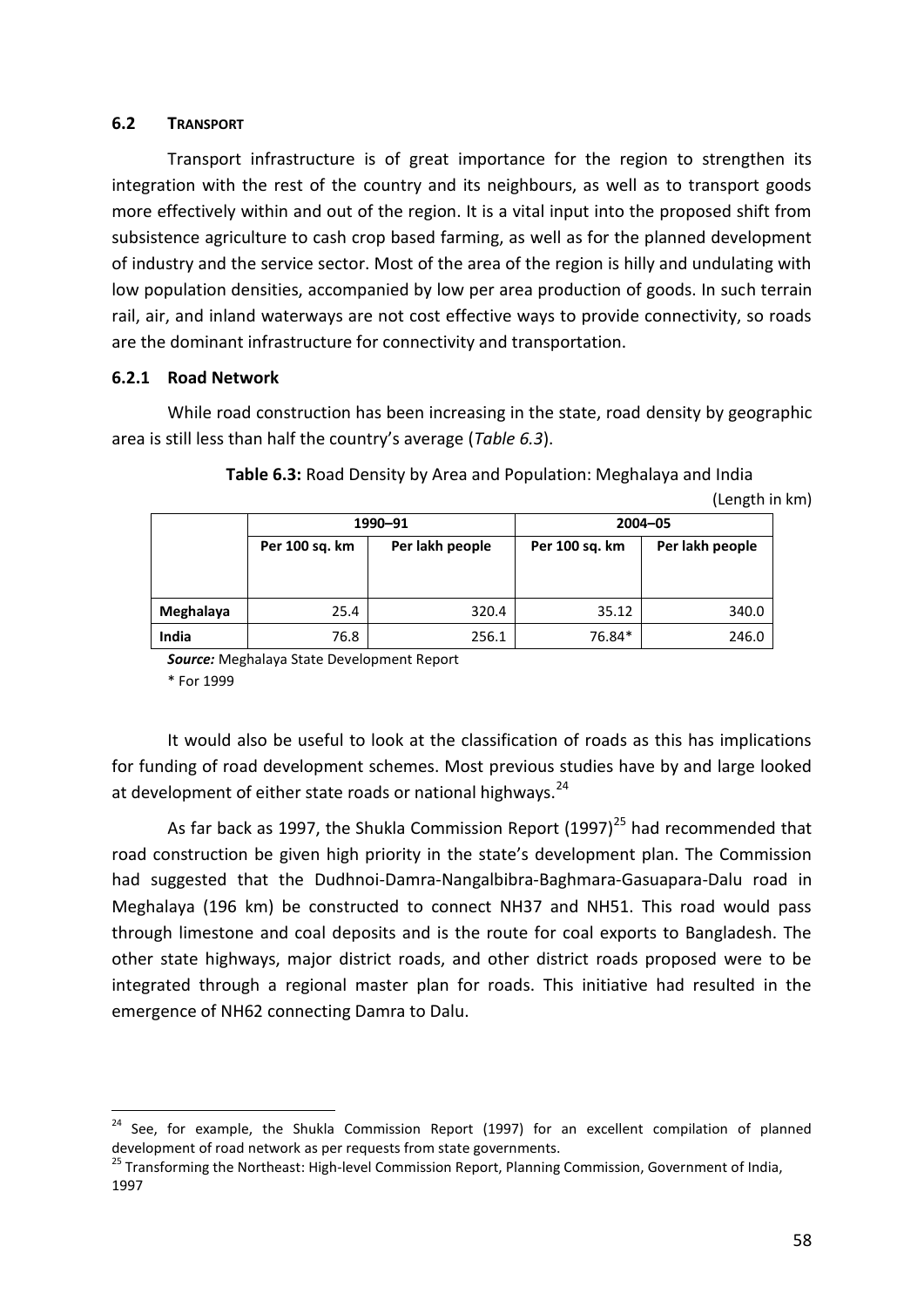The state's lifeline is National Highway 40 — an all-weather road connecting Shillong with Guwahati, through which it is connected to major cities and states in the rest of the country. Other national highways in Meghalaya are NH44 from Nongstoin-Shillong to the Assam border (277 km), NH51 from the Assam border-Bajengdoda-Tura-Dalu (127 km), and the NH62 from Damra-Dambu-Baghmara-Dalu (190 km).

However, *village and district roads in rural areas should constitute the dominant category of transport networks as these roads are particularly important for facilitating intra-state movement of people and commodities.* <sup>26</sup> The low level of inter-state trading of foodgrains and other commodities in the region indicates the need to focus on developing these roads within the broad category of state roads. A major issue in road infrastructure, especially in the hill states, is one of maintenance: with low internal resources and small state plan sizes (especially in the hill areas), expansion of the road network will mean that maintenance expenditure will take up a larger share of states' resources. As a result, internal roads are already falling into disrepair in most places.

Another major issue that has been flagged in various reports is the poor rural road connectivity in the state. In Meghalaya, almost half (47.02 per cent) of the villages are still not connected by all-weather roads, with wide variations across the districts, from a high of 61 per cent in the South Garo Hills to 26 per cent in the Jaintia Hills.<sup>27</sup> The dismal state of village and district connectivity indicates the neglect of this aspect of infrastructure by the state government, and the urgent need to prioritise initiatives in the state development plans for the construction of village and district level roads.

The disproportionate road availability across districts has directly impacted the availability of public and private transport facilities across the state (*see Table 6.A9* in Annexure). The public sector is hardly present in any district except for East Khasi Hills in all categories except for jeeps.

In the absence of rail and air links, roads are the only conduit for transporting people and goods in the state of Meghalaya. However, the poor condition of the existing roads, and lack of road connectivity have greatly restricted mobility, hampered the delivery of services, and prevented the emergence and growth of markets. As we have discussed in the chapter on rural development, the lack of markets has forced the various districts into selfsufficiency, preventing them from taking advantage of specialisation to increase productivity despite the wide variations in relative productivities across products.

<u>.</u>

<sup>&</sup>lt;sup>26</sup> This point was also stressed in a meeting between the study team and officials in Meghalaya, who pointed out that central work on roads was very slow. The officials also pointed to the need for road connectivity between the Garo, Jaintia, and Khasi hills under the National Highways programme; a Shillong bypass has also become crucial, as traffic has begun choking the capital of Meghalaya.

<sup>27</sup> State Development Report, *Table 6.10*: Number of Unconnected Habitations in Meghalaya, 2008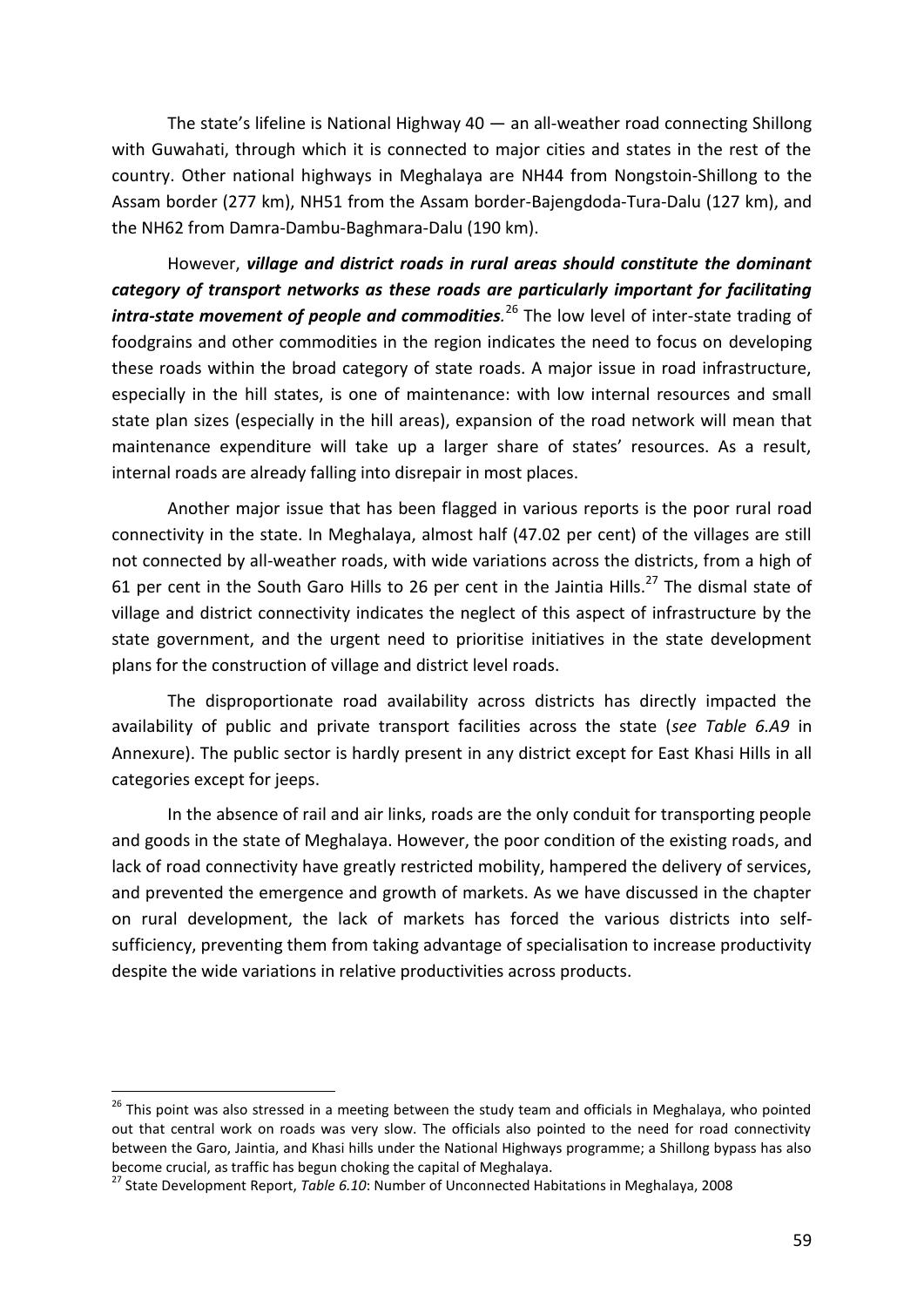## *Box 6.1:* Some Recent Initiatives

*The Chief Minister recently asked the Union Minister for Road Transport and Highways to take up the following issues on priority basis:* 

*NH40 Shillong-Guwahati Road four-laning will require land acquisition by the state. This needs to be implemented expeditiously in view of the traffic intensity on the road, and as it is the main road link connecting Meghalaya to Mizoram, Tripura, and the Barak valley of Assam and Manipur.*

*Shillong-Nongstoin-Rongjeng-Tura Road (length 256 km) under the SARDP-NE has been projected in four different stretches. The road plays an important role as it connects the Garo Hills region with Shillong. The road was given to the state Public Works Department (PWD) for implementation in a move to involve local contractors and builders so as to help develop their capacity.*

*NH44 from Shillong to Tripura via Badarpur (Assam) is a continuity of NH40 connecting Guwahati. This vital road connects the Barak Valley (Assam), Manipur, Tripura, and Mizoram. The four-laning of this road needs to be taken up on priority basis.*

*NH37 which passes via Agiya in Assam needs to be extended up to Tura, West Garo Hills via Tikrikilla and Phulbari as an extension of NH37. The Garo Hills region is frequently subjected to economic blockades due to bandhs and road blocks by various organisations demanding autonomy in Assam. This road can act as an alternative route, and it is critical that the extension is approved expeditiously.* 

*Under the ADB funded North Eastern State Roads Investment Program, Tranche I (Garobadha-Dalu Road: 93.4 km), Tranche II (Mawgap-Umpung Road: 76.2 km), and Tranche III (Mawsynrut-Hahim Road: 36.8 km) have been in the pipeline since 2004. The state government has taken the necessary steps for implementation.* 

*The stretch between Umpung to Baghmara via Maheskhola (170 km) will connect the NH62. This road has immense socio-political and economic importance as the area is rich in minerals and agrohorticultural products, apart from being connected with the land customs station.* 

# **6.2.2 Rail Transport**

Meghalaya has no railway links, but a rail link connecting Meghalaya with Guwahati would provide an important alternative to roads for the large scale movement of goods and people into and outside the state.

The Ministry of Railways had sanctioned rupees one crore in 2007–08 for construction of the Azra-Byrnihat railway line, which would be ultimately linked to Shillong as part of the centre's ambitious drive to link all state capitals in the north-east with a railhead. The 30 km rail line was declared a national project and included in the budget. The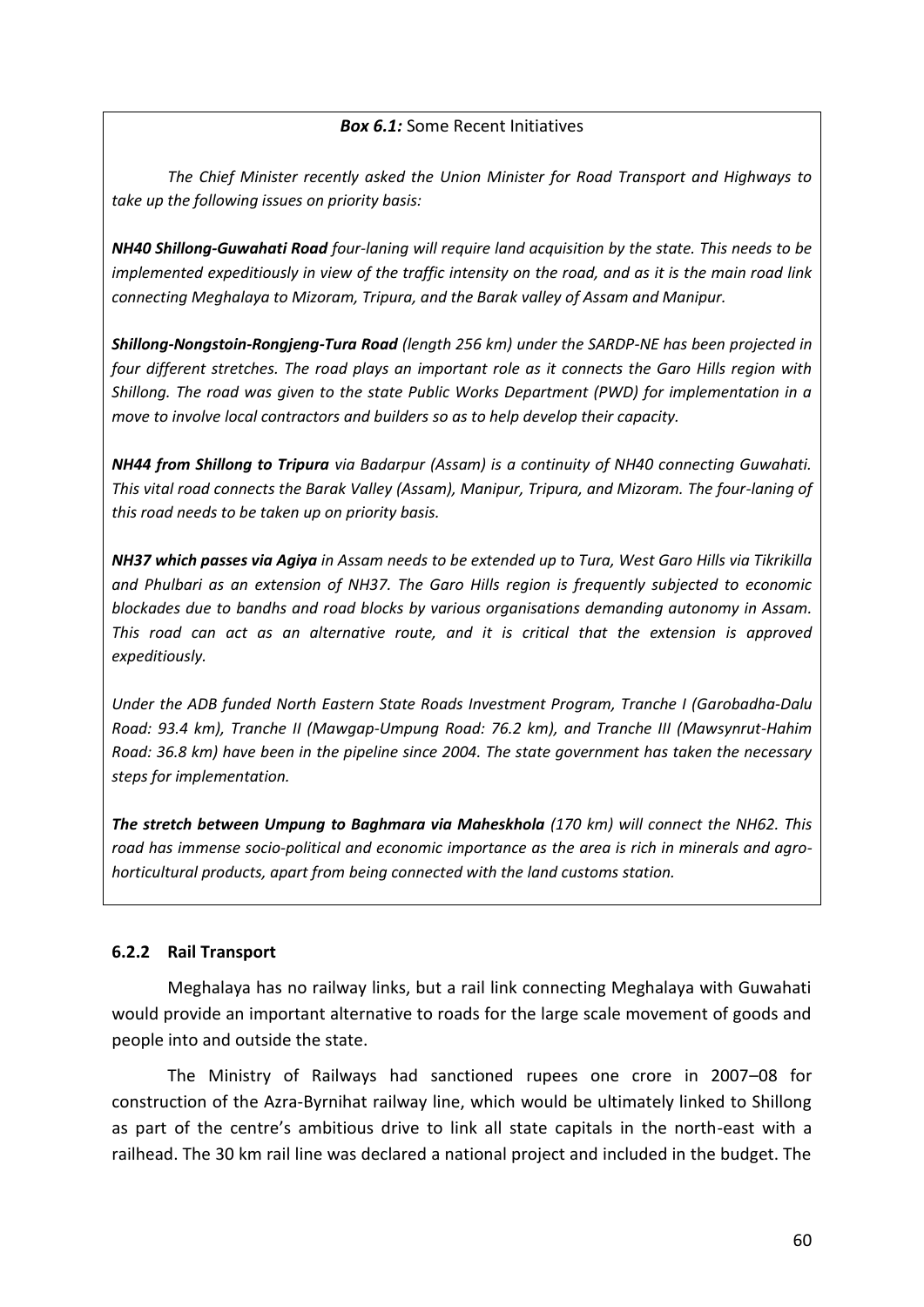anticipated cost of the project was estimated at Rs 200 crore, but it would increase manifold if extended up to Shillong.

The Ministry of Railways had also sanctioned a Dudhnoi-Depa railway line as far back as 1992–93. The 15.5 km Dudhnoi-Depa line was supposed to be completed at a cost of Rs 22.33 crore, but non-availability of land has forced the Ministry to shift the railway line from Dudhnoi to Mendhipathar, to pass through the West Garo Hills, East Khasi Hills, and Jaintia Hills districts. The Dudhnoi-Mendipathar link was supposed to be completed by March 2013 and the Sutnga-Silchar and Tetlia-Byrnihat sections are supposed to be completed by 2014– 2015. The Ministry had taken up a final location survey for this alignment. The ambitious project was expected to start from Jogighopa in Asom (*see Annexure* 6.2).

# **6.2.3 Waterways**

There is little scope for waterways in this landlocked hilly region. However, there is some water connectivity with the river Brahmaputra. The connection with the district headquarter at Dhubri (Assam) is through a road-cum-river route via Phulbari (see map). The Inland Water Transport Department sometimes operates a ferry service between Dhubri and Phulbari, a distance of 20 km. The introduction of riverine transport through Simsang River in Garo Hills has also been suggested to cut down transportation costs.

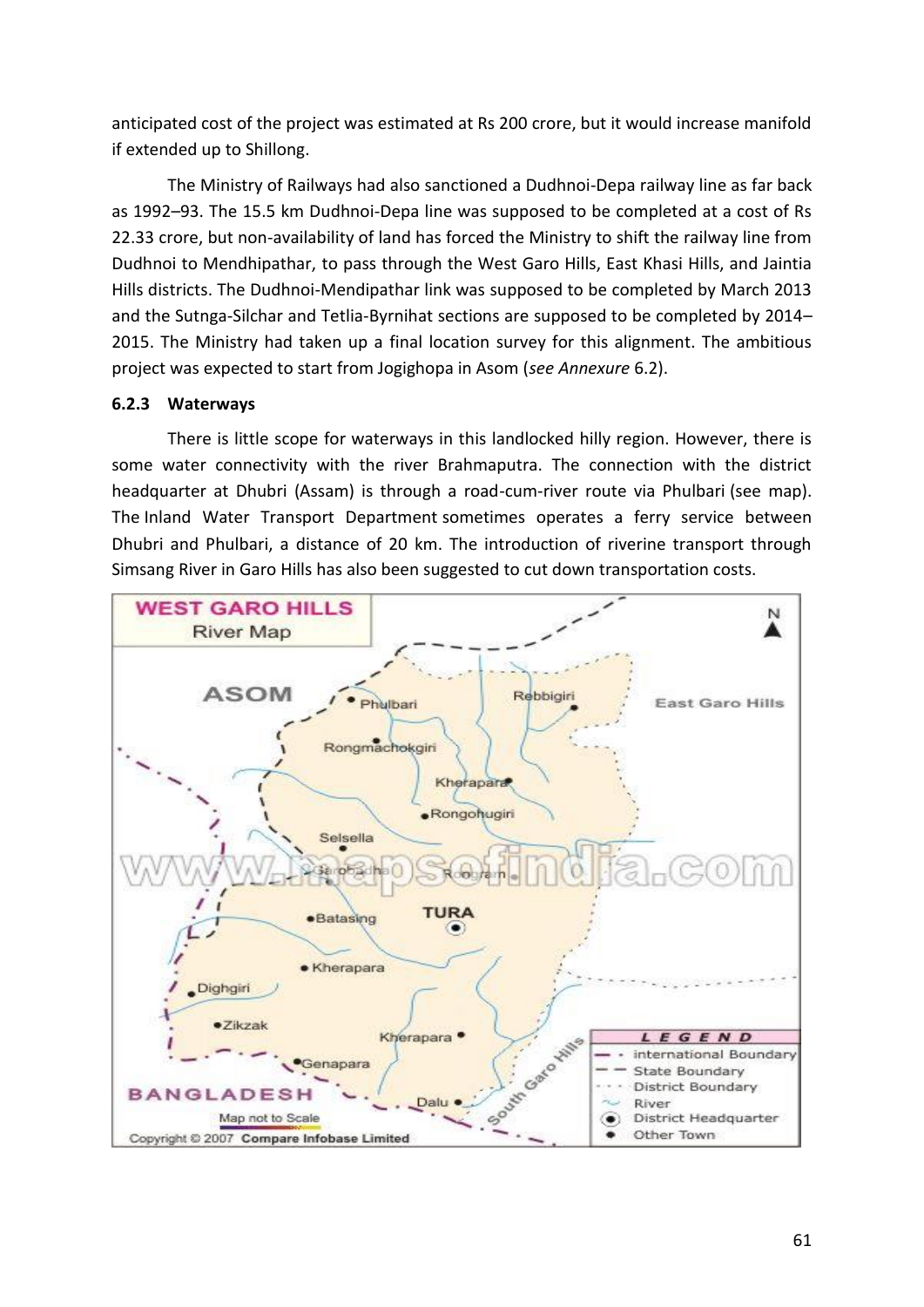#### **6.2.4 Airways**

Given the scarcity of flat land, Meghalaya has limited scope for air transport. It currently has two airports, one at Umroi, 40 km from Shillong, and a partially operational one at Baljek. However, the Umroi airport has neither cargo handling facilities nor excise and customs clearance facilities, and is merely for the transport of people. The state's closest air link to the rest of the country is through Guwahati airport, and there is also a helicopter service between Guwahati, Tura, and Shillong. The central government is helping with land acquisition and the building of facilities to expand the Umroi airport. The setting up of a cold chain comprising storage and warehousing facilities at the airport would help in transportation of horticultural and floricultural produce from the state.

### **6.3 POWER SUPPLY**

The reliable supply of quality power is an important component of economic progress and wellbeing. Despite the state's vast hydro-power potential and the low level of industrial activity, it is still deficient in power supply. While hydro-generation began in the early twentieth century, it has stagnated over the past 20 years. Today, in several districts, only half the villages are connected with power supply (*Table 6.A2* in *Annexure*).

|                     |                             |        |                       | (MU net) |
|---------------------|-----------------------------|--------|-----------------------|----------|
| <b>State/Region</b> | Availability<br>Requirement |        | Surplus/Deficit (+/-) |          |
|                     | (MU)                        | (MU)   | (MU)                  | (%)      |
| Meghalaya           | 117                         | 98     | $-19$                 | $-16.2$  |
| <b>NER</b>          | 585                         | 538    | $-47$                 | $-41.0$  |
| <b>India</b>        | 53,192                      | 49,259 | $-3,933$              | $-7.4$   |

**Table 6.4:** Power: Demand and Supply in NER, March 2005

*Source*: indiastat.com

Energy consumption by end consumers has been increasing over the years in Meghalaya. While the state was self-sufficient in power till around 2003–04, (*Table 6.4*) it has experienced a deficit amounting to 16.2 per cent since then, which is far higher than the national average of 7.4 per cent. During the Eleventh Plan, the generation capacity in the state was 185 MW as against the peak demand of almost 800 MW.

The state has an impressively high proportion of power from hydel sources (90 per cent), which is far higher than the national level of 26.9 per cent (*Table 6.A8* in the *Annexure*). Unlike other states in the north-east region, all the power capacity has been installed by the state and central government (65 per cent and 35 per cent, respectively) with no inputs from the private sector (*Annexure Table 6.A9*).

Despite its vast coal reserves and hydro-potential, the state continues to be deficient in power supply, at a very low level of economic activity. The development vision for the state is based on the expansion of opportunities in various service and industry sectors, IT, tourism, and horticulture, as well as the enhancement of peoples' capabilities through their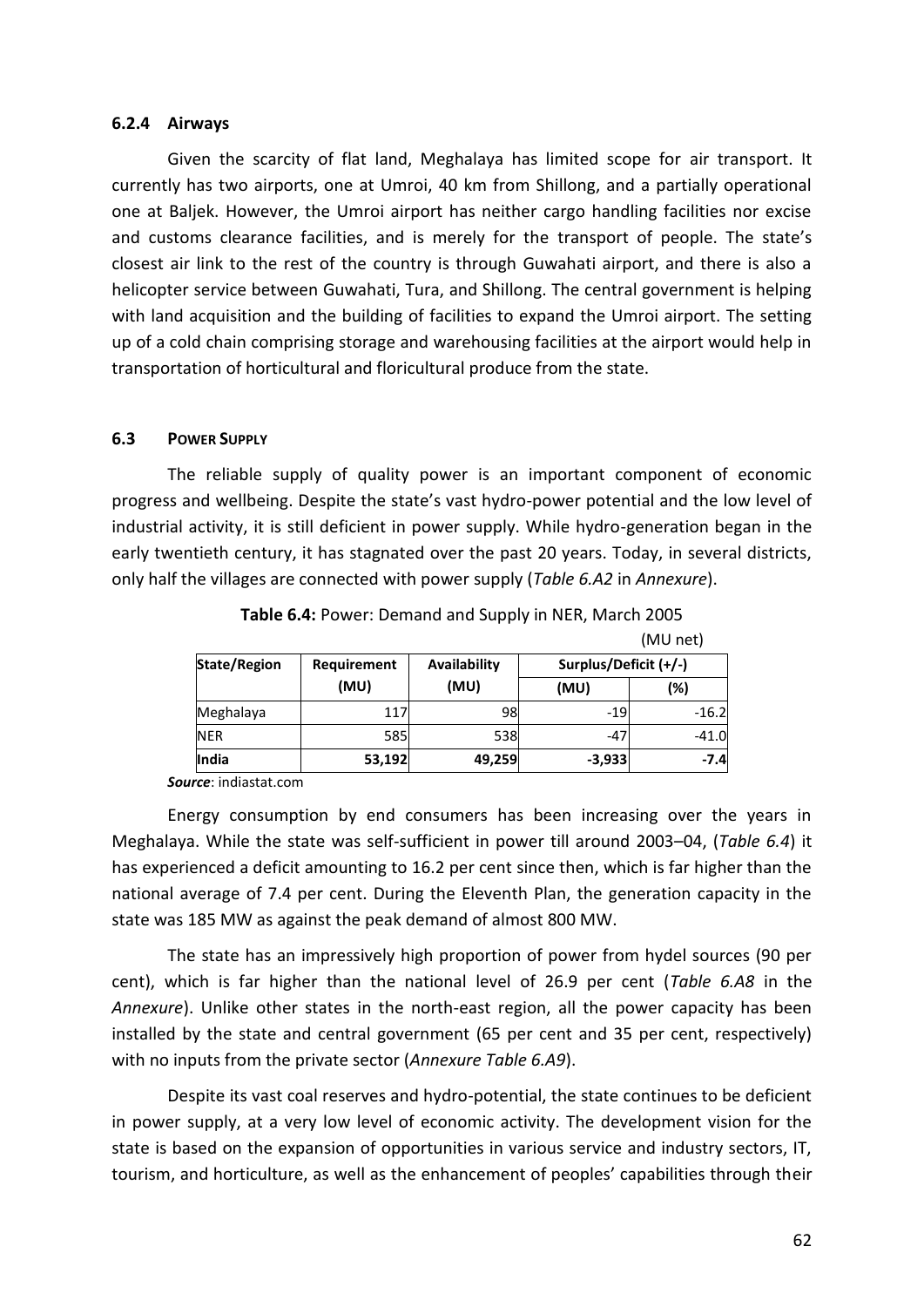increased access to good health services and educational and skill enhancing opportunities. Each of these initiatives will require a vast expansion in the availability of power, which will depend on the government pushing through an ambitious agenda to increase generation and improve transmission capacity.

Keeping these in view, a number of initiatives have been put in motion during the Twelfth Plan period, not only to achieve self-sufficiency but also to generate surplus power in the state. The Ministry of Power has approved agreements to be signed between the Meghalaya government and the state-run North Eastern Electric Power Corporation Limited (NEEPCO) to execute two mega power projects in the state, namely the 500 MW thermal power project in Garo Hills, and the 85 MW Mawphu Stage II hydel project.

Other important initiatives for enhancing the generation capacity of the state are as follows:

- The 126 MW Kynshi and Umngot hydroelectric project is supposed to be commissioned during the Twelfth Plan.
- From Palatana (Tripura Gas Project), an additional 80 MW will be available to Meghalaya.
- Additional power will be available from the Bongaigoan Thermal Power Project
- The state government has taken up a number of micro-hydropower and mini hydropower projects in PPP mode, and some of them are likely to be commissioned during the Twelfth plan period, which would also augment power supply in the state.
- The projects taken up in the north-east by the central power undertakings, such as NTPC and NHPC, are likely to augment supply of power in the region as well as the state.
- In addition to all these, the Rural Energy Mission has initiated decentralised energy solutions.
- World Bank assisted investment on transmission infrastructure is likely to improve the transmission system.

All these initiatives are likely to transform the state into a power surplus state in 2014. This would have significant implications for the rapid industrialisation in the state.

# **6.4 TELECOMMUNICATIONS**

Electronic connectivity through telecommunications can play a very important role in a hill state like Meghalaya, where physical connectivity in the form of roads is limited by the topographic layout of the state. Electronic connectivity through telecommunications, with satellite, high-bandwidth fibre-optic cables, and wireless connecting all areas of the state with each other and other parts of the country, is essential for integration and functioning in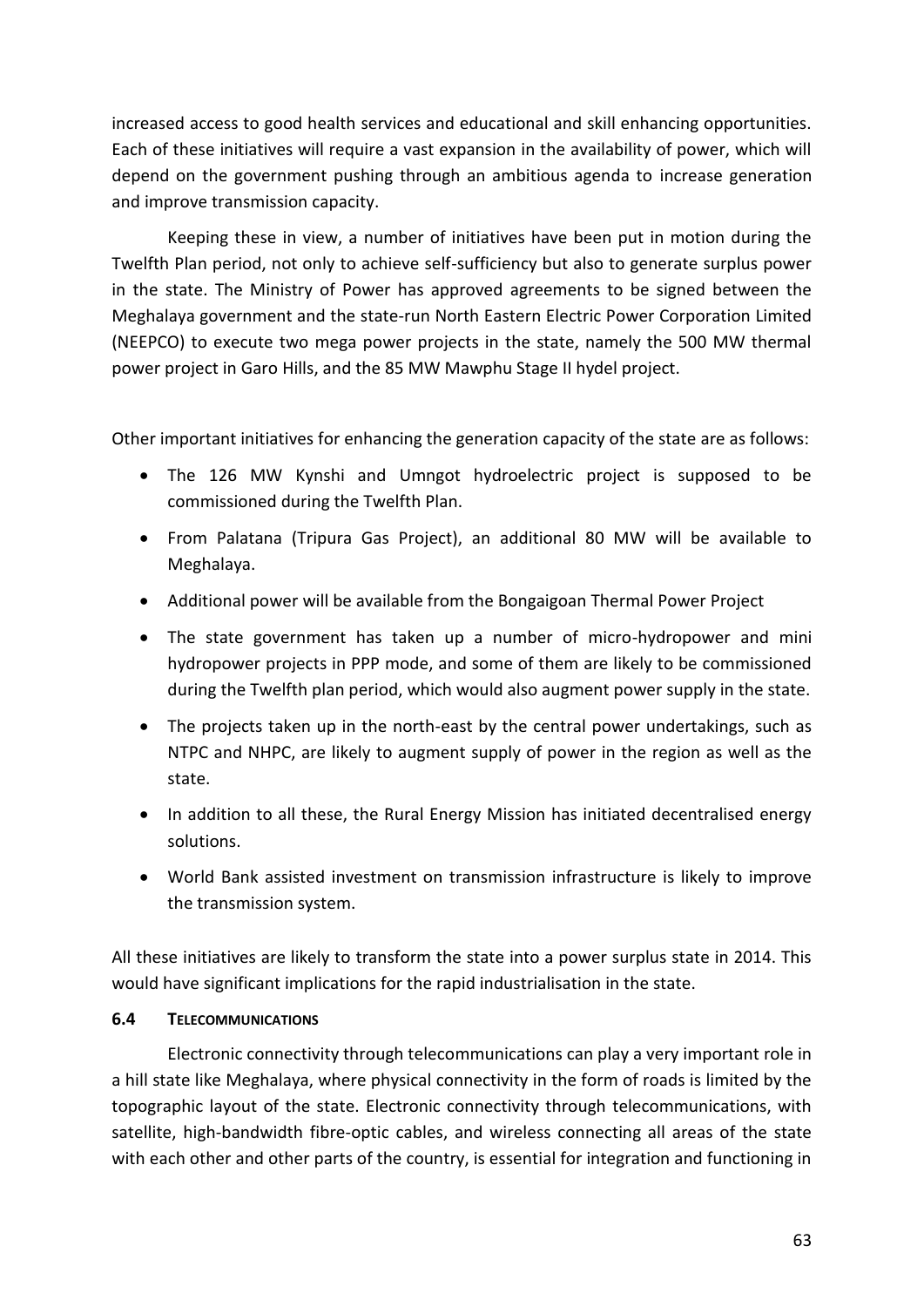a modern economy. Quite apart from providing the much needed linkages between the more remote rural areas (which often have no roads or other linkages) with each other and with towns, a good telecommunications network can help expand the supply of facilities like speciality health services, training, and education to areas without these facilities. A recent study by the Indian Council for Research on International Economic Relations<sup>28</sup> shows that "access to telecommunications is an important catalyst to realising productivity and efficiency improvements and thereby making it possible for the benefits of economic growth to be shared… Citizens with access to telecommunications can tap into the benefits of broad economic and social growth much more easily than those who are unconnected."

Further, by helping to propel the state onto the IT growth path (like several other states in the country), good telecommunications networks can expand employment opportunities and economic growth by laying the foundation for an IT and ITES industry in a state with limited avenues for employment. Many earlier studies have pointed to the need to promote the IT sectors. As the IT industry moves from the metros of the country to outlying areas, Meghalaya might be considered the next most likely destination, given its high rates of literacy, large pool of educated people, and dust-free environment.

In 2001, only 6 per cent of the households in the state had a telephone, against a country average of 9.1 per cent (Census). Meghalaya's teledensity (number of telephone lines per 100 people) was 3.73 in 2004. In 2010, India's teledensity was 56.83 per cent; unfortunately separate teledensity data is not available for Meghalaya, but for the entire north-east it is 46.53 per cent.<sup>29</sup> Thus, telecommunications infrastructure in the state lags behind the rest of the country. Here again, there is a fair amount of district-wise disparity in the availability of telephone services: the East Khasi Hills accounts for the lion's share of public call offices (67 per cent) and telephone connections (64 per cent), while the South Garo Hills has the lowest share (*Table 6.5*).

|                  |                  |                    | (Per cent)         |  |
|------------------|------------------|--------------------|--------------------|--|
| <b>Districts</b> | <b>Telephone</b> | <b>Public Call</b> | <b>Telephone</b>   |  |
|                  | <b>Exchanges</b> | <b>Offices</b>     | <b>Connections</b> |  |
| Jaintia Hills    | 22.09            | 12.27              | 9.58               |  |
| East Khasi Hills | 27.91            | 67.55              | 64.20              |  |
| West Khasi Hills | 10.47            | 0.86               | 2.87               |  |
| Ri-Bhoi          | 13.95            | 6.67               | 6.06               |  |
| East Garo Hills  | 8.14             | 1.75               | 2.48               |  |
| West Garo Hills  | 15.12            | 10.05              | 14.11              |  |
| South Garo Hills | 2.33             | 0.86               | 0.71               |  |

| Table 6.5: District-wise Telecom Services in Meghalaya, 2006 |  |  |  |  |
|--------------------------------------------------------------|--|--|--|--|
|--------------------------------------------------------------|--|--|--|--|

*Source*: Statistical Abstract Meghalaya 2006

<u>.</u>

<sup>&</sup>lt;sup>28</sup> http://www.icrier.org/pdf/public\_policy19jan09.pdf

<sup>29</sup> http://www.trai.gov.in/WriteReadData/trai/upload/Reports/52/5octoblerindicatorreporton13oct.pdf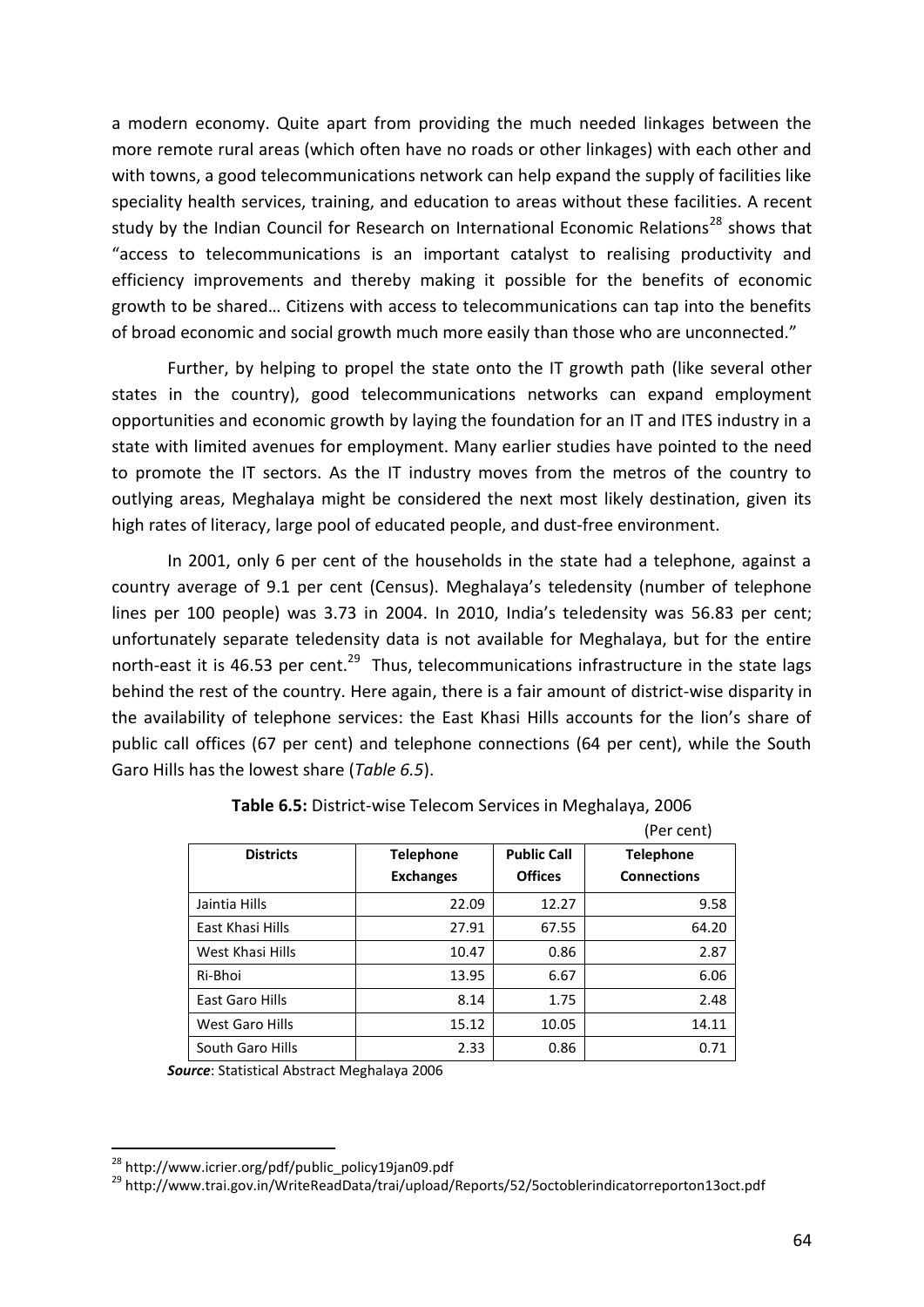Despite the rapid growth in Internet users in Meghalaya, the state continues to lag far behind the country in its Internet density. The constraints to increasing telecommunications connectivity in the state have been well documented in the state's Human Development Report (HDR), and broadly rest on issues related to building infrastructure given the state's terrain, high rainfall and landslides, and the overall environment of insecurity.

### **6.5 AGRO-MARKETING INFRASTRUCTURE: WAREHOUSING AND COLD STORAGE FACILITIES**

The absence of good quality storage facilities for agricultural produce leads to loss of output through spoilage, and attacks by pests and other organisms. The damage from such infestations leads to a reduction in market value and loss for producers. The availability of good infrastructure, storage facilities, and cold chain systems would greatly improve farming gains and incomes.

Warehousing and transportation form the backbone of the supply chain of all activity. Adequate storage capacity and the strategic location of warehouses enable the efficient functioning of supply and distribution networks and provide strategic competitive advantages to producers. Proper material handling, storage conditions, and timely movement of goods are necessary as improper handling and prolonged storage can deteriorate the quality of the stored product, especially perishable goods, biological drugs, and food stuffs.

#### **6.6 LAND CUSTOMS CHECK POSTS**

Well integrated customs check posts are crucial for the development of border trade, especially in Meghalaya, which has an almost 450 km long border along its southern and western boundary with Bangladesh. Given its proximity, Bangladesh continues to be a major destination for produce from the state, and the vision for the state's development is an expansion in ties to promote greater trade and cooperation between Meghalaya and its southern neighbour.

At present the state has eight functioning land customs stations (LCSs) — at Borsora (West Khasi Hills), Dawki (Jaintia Hills), Gasuapara and Baghmara (South Garo Hills), Shella Bazar and Bholaganj (East Khasi Hills), and Dalu and Mahendraganj (West Garo Hills) exporting goods to Bangladesh. Two non-functional LCSs exist at Balat and Ryngku in the East Khasi Hills. There is a proposal to open three more at Kuliang (Jaintia Hills), Maheshkhola (South Garo Hills), and Lew Thymmai (East Khasi Hills).

However, these LCSs (and their counterparts across the border) largely suffer from inadequate and outdated infrastructure, including facilities related to weighing of produce, testing and certification of agricultural and horticultural produce, other facilities such as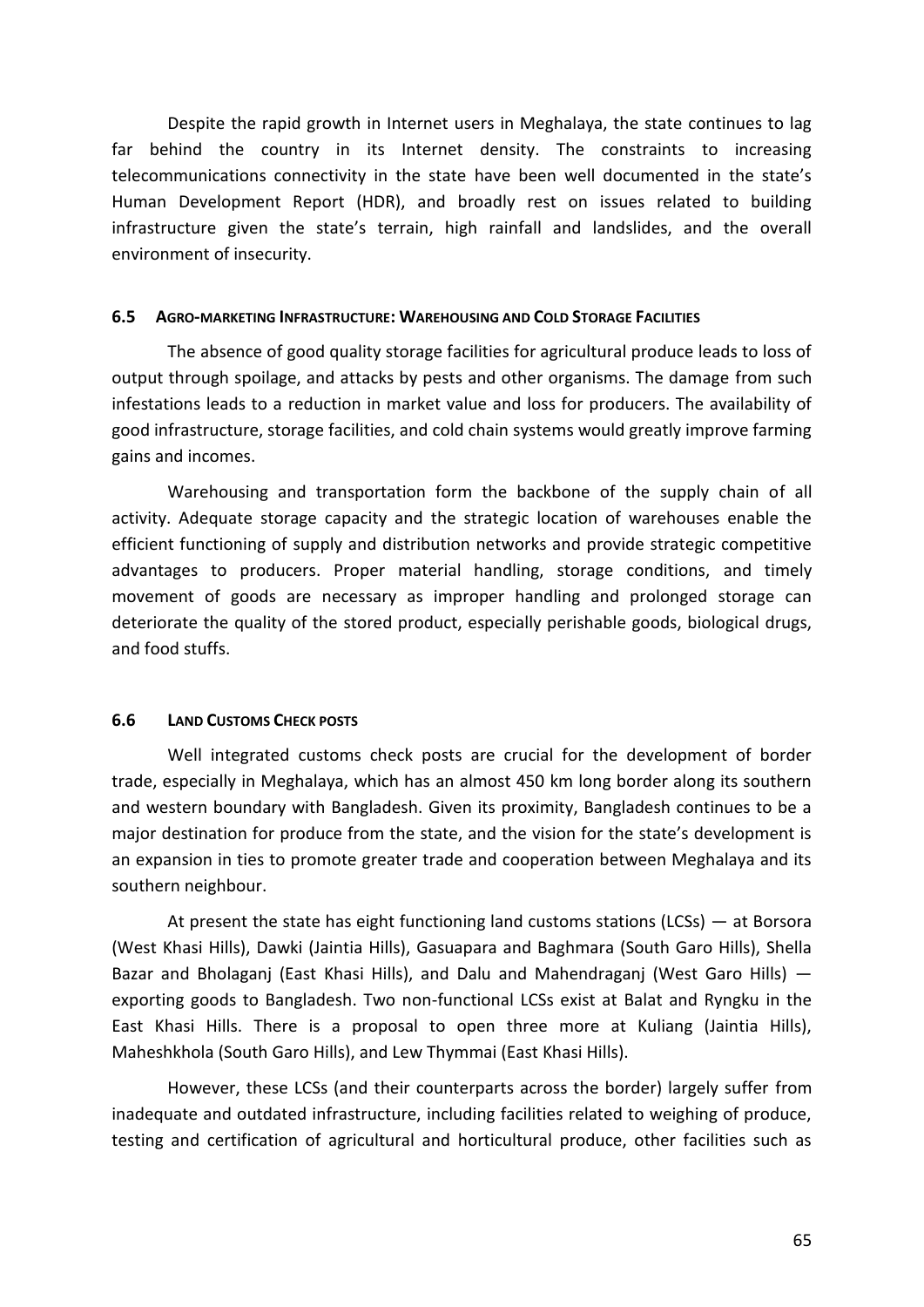banking, telecommunications, and electricity, as well as good road linkages with the main markets of the state.

In order to redress the situation, the central government has decided in the Eleventh Plan to set up 13 integrated check posts (ICPs) at identified entry points on the international land border of the country, one of which will be in Meghalaya at Dawki. A Land Port Authority of India (LPAI) will be established and charged with the responsibility of construction, management and maintenance of the ICPs. The LPAI has been envisaged as a statutory body which will function as a body corporate under the administrative control of the Department of Border Management, Ministry of Home Affairs. However, the LPAI has not yet been ratified by the Parliament. For the ICP at Dawki, land inspection of the site was made by the Director (Border Management) on 22 January 22 2010.

# **6.7 BASIC SERVICES INFRASTRUCTURE**

A good picture of the overall supply of basic amenities in the districts of Meghalaya vis-à-vis other parts of the north-east region can be derived from the Infrastructure Index for the north-east, discussed in section 6.1.1 above. When it comes to the actual supply of individual services, the state performs especially poorly on village electrification, where all the districts rank in the second half of the spectrum (from 51 to 70) (*Table 6.A2* in the *Annexure*). The ranking of Meghalaya's districts on different basic amenities mirrors this gap, especially in electrical and tap water connections (*Annexure table 6.A2*), health infrastructure (*Table 6.A5*), schools per 100 sq. km (*Table 6.A3*), telephone exchanges per 100 sq. km (*Table 6.A4*), and bank branches by area and population (*Table 6.A6*): there is a marked difference between provisions in the East Khasi Hills and the other districts.

Access to basic services in the rural areas — which, for the purposes of this chapter, include social infrastructure such as education, health, environmental sanitation, housing, rural roads, telephony, and so on — had been low (*Table 6.6*) for two main reasons.

One is a problem which Meghalaya shares with other hilly states: the scattered nature of habitations in the remote and rural areas, which '*calls for a new model of development and delivery of services. Of the total of 5,782 villages in Meghalaya, 2,762 villages, comprising 48 per cent of the total, have a population of less than 200. These small sized villages are scattered throughout the State. As such, the cost of providing physical and social infrastructure like roads, electricity, health care, primary education, potable drinking water, etc. is very high as compared to other states in the country."<sup>30</sup>*

Added to this is the lacuna in local level planning, and in the monitoring and delivery of services to rural inhabitants — largely the result of the absence of local level institutions mandated to carry out this work. The Sixth Schedule of the Constitution is in operation in the entire state, but the functions of promoting grassroots development through local level

1

<sup>30</sup> From *Meghalaya Human Development Report*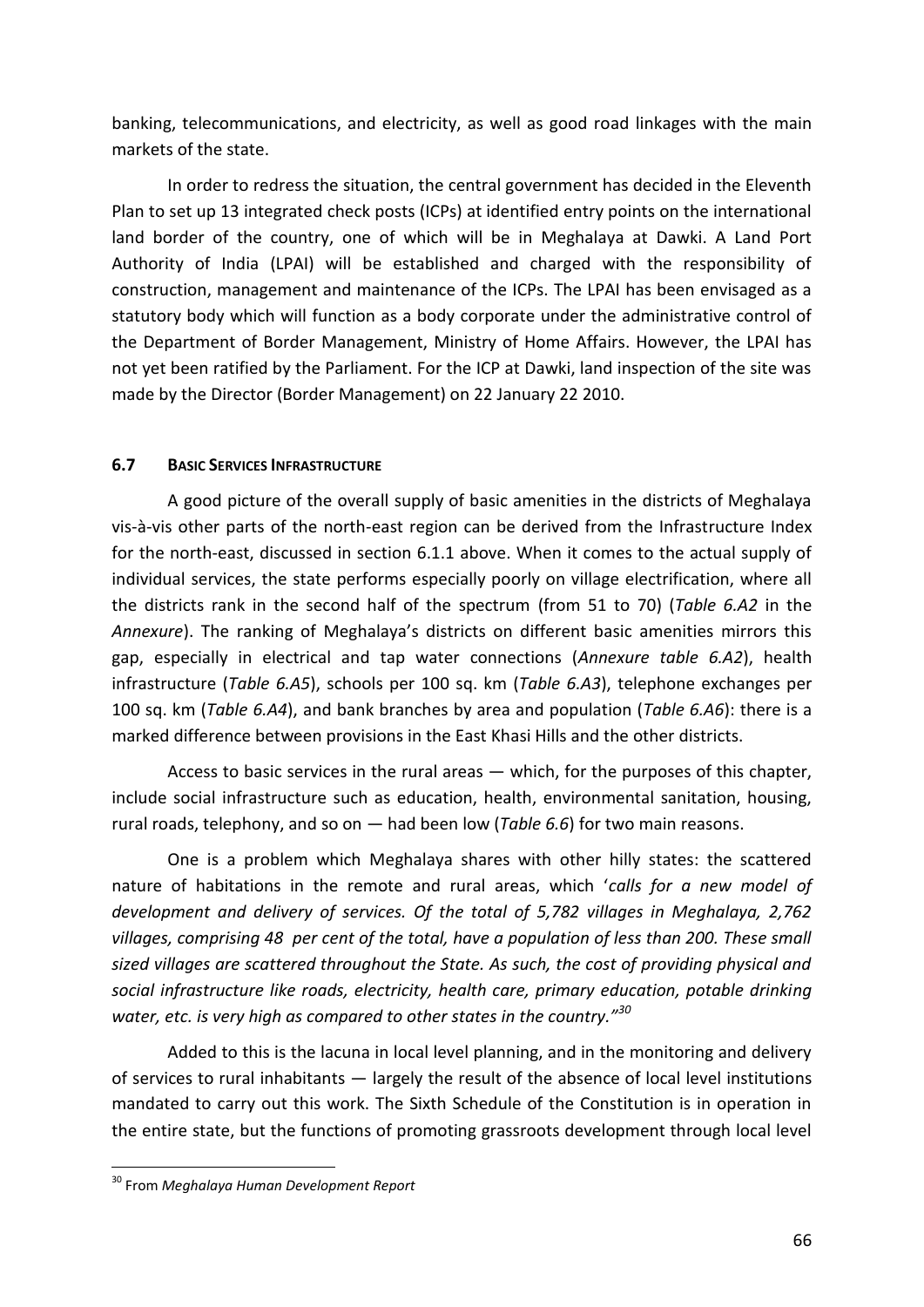planning, and ensuring that people have the basic amenities they are entitled to, even through central schemes such as the *Sarva Shiksha Abhiyan*, National Rural Health Mission, and so on, seem to have slipped through the cracks.

|                                | East         | West           | Ri-Bhoi | South        | Jaintia      | West         | East           |
|--------------------------------|--------------|----------------|---------|--------------|--------------|--------------|----------------|
|                                | <b>Khasi</b> | Garo           |         | Garo         | <b>Hills</b> | <b>Khasi</b> | Garo           |
|                                | <b>Hills</b> | <b>Hills</b>   |         | <b>Hills</b> |              | <b>Hills</b> | <b>Hills</b>   |
| <b>HDI Rank</b>                | $\mathbf{1}$ | $\overline{2}$ | 3       | 4            | 5            | 6            | $\overline{7}$ |
| Inhabited villages (number)    | 920          | 1469           | 543     | 595          | 467          | 924          | 864            |
| Safe drinking water            | 88.15        | 89.45          | 83.79   | 61.01        | 88.87        | 77.81        | 84.14          |
| Electricity                    | 74.13        | 36.49          | 66.11   | 19.66        | 62.31        | 35.28        | 33.22          |
| Education                      |              |                |         |              |              |              |                |
| • Primary schools              | 82.39        | 76.11          | 84.16   | 69.92        | 82.01        | 94.91        | 82.87          |
| • Middle schools               | 20.22        | 19.47          | 18.23   | 11.93        | 26.55        | 20.02        | 15.51          |
| •Secondary/Higher<br>secondary |              |                |         |              |              |              |                |
| schools                        | 7.07         | 6.60           | 4.24    | 3.70         | 10.06        | 6.39         | 4.63           |
| • Colleges                     | 0.11         | 0.14           | 0.18    | 0.00         | 0.64         | 0.11         | 0.00           |
| Health                         |              |                |         |              |              |              |                |
| • Medical facilities           | 5.87         | 10.07          | 6.81    | 3.70         | 14.99        | 7.58         | 10.53          |
| • Primary health centres       | 3.15         | 1.97           | 2.58    | 1.01         | 4.28         | 2.27         | 1.74           |
| • Primary health sub-centres   | 0.43         | 3.00           | 2.95    | 1.18         | 3.64         | 3.14         | 5.09           |
| Post, telegraph, and telephone |              |                |         |              |              |              |                |
| facilities                     | 12.72        | 6.54           | 7.55    | 4.03         | 18.63        | 9.52         | 4.40           |
| <b>Bus services</b>            | 52.17        | 24.23          | 39.23   | 18.66        | 63.17        | 27.49        | 20.95          |
| Roads                          |              |                |         |              |              |              |                |
| • Paved approach roads         | 50.54        | 28.93          | 46.96   | 25.71        | 44.33        | 30.95        | 30.21          |
| • Mud approach roads           | 61.20        | 82.85          | 79.56   | 66.05        | 86.72        | 56.28        | 67.25          |

#### **Table 6.6:** Profile of the Villages: Rural Amenities in Villages

(Per cent)

*Source:* Census of India 2001

#### **6.8 THE WAY AHEAD FOR INFRASTRUCTURE: RECOMMENDATIONS**

A vision for Meghalaya has to be underpinned by major improvements in the state's infrastructure. Any attempt to integrate Meghalaya with the rest of the north-east region and the country will be meaningless till inter- and intra-state connectivity is ensured, particularly through road and rail links. Even more importantly, the development of infrastructure in Meghalaya must be viewed from the standpoint of the region as a whole, rather than as a component of the individual state's plans.

#### **Role of the Centre**

Much of the infrastructure development in Meghalaya would have to be done by the central government, rather than by the state government. Developments in the power sector bear this out. In the case of roads, the hilly terrain of most of the state makes infrastructure development particularly expensive. Here, too, the centre must play a leading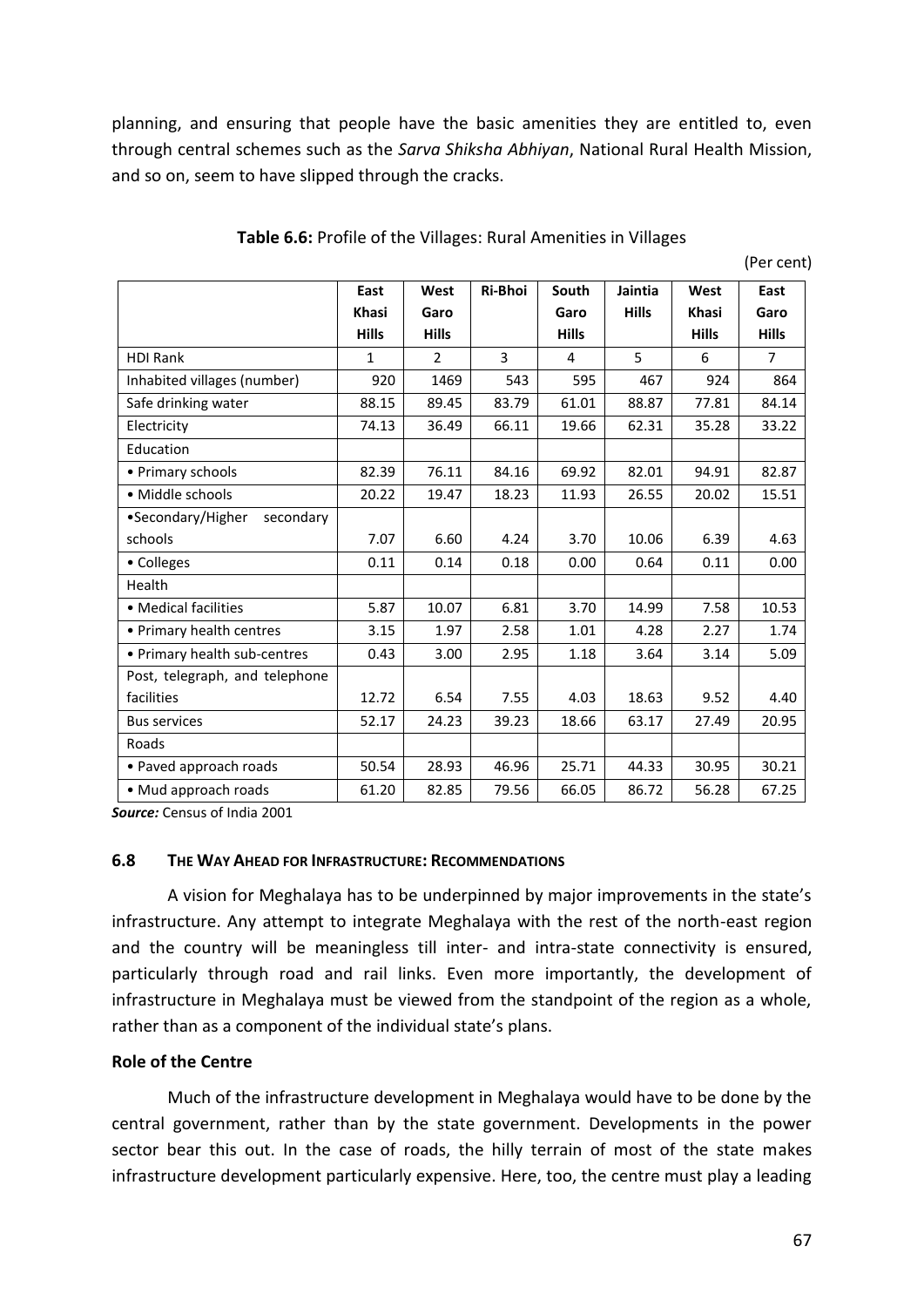role, as maintenance expenditure would swallow up the small budgets of the hill states, especially as the road network expands. There is some evidence that state roads are already falling into disrepair.

## **Involvement of the Private Sector**

With insurgency receding in the state, a vision for its development should attempt to involve the private sector, with the state playing a leading role. The PPP model should work well in the setting up of power projects and telecommunication networks.

# **6.8.1 Sectoral Suggestions**

# **Roads**

In the development of road infrastructure, public-private partnership (PPP) models in the build-operate-transfer (BOT) format being implemented in other states are unlikely to succeed, because the low levels of existing traffic would not justify PPP models. Hence, there must be exceptions from the use of PPP in state highway projects.<sup>31</sup> In planning road networks under the SARDP, attention should be given to roads within the state as these are crucial to creating a unified market within the state and increasing tourism activity.

# **Air Connectivity**

In the absence of a large road network and any rail connection, some focus has to be placed on increasing air connectivity in the state.

### **Power**

The state's power policy (2007) outlines a very comprehensive path for the power sector, which continues the emphasis on hydel power, but will also promote thermal power to meet the immediate needs of the state.

### **Customs Stations**

Given that one of the goals of the vision for the state is expanding trade linkages with Bangladesh, there is an urgent need to upgrade all the facilities related to this area. This includes infrastructure related directly to border trade, such as weighing stations, laboratories, certification facilities, and so on, and facilitating infrastructure such as banking services, power supply, internet and telecommunication services, warehousing facilities and cold storage, and a good road network capable of allowing heavy load-bearing vehicles.

<sup>1</sup>  $31$  Similar concerns were expressed in the Sixth Sectoral Summit of the NEC.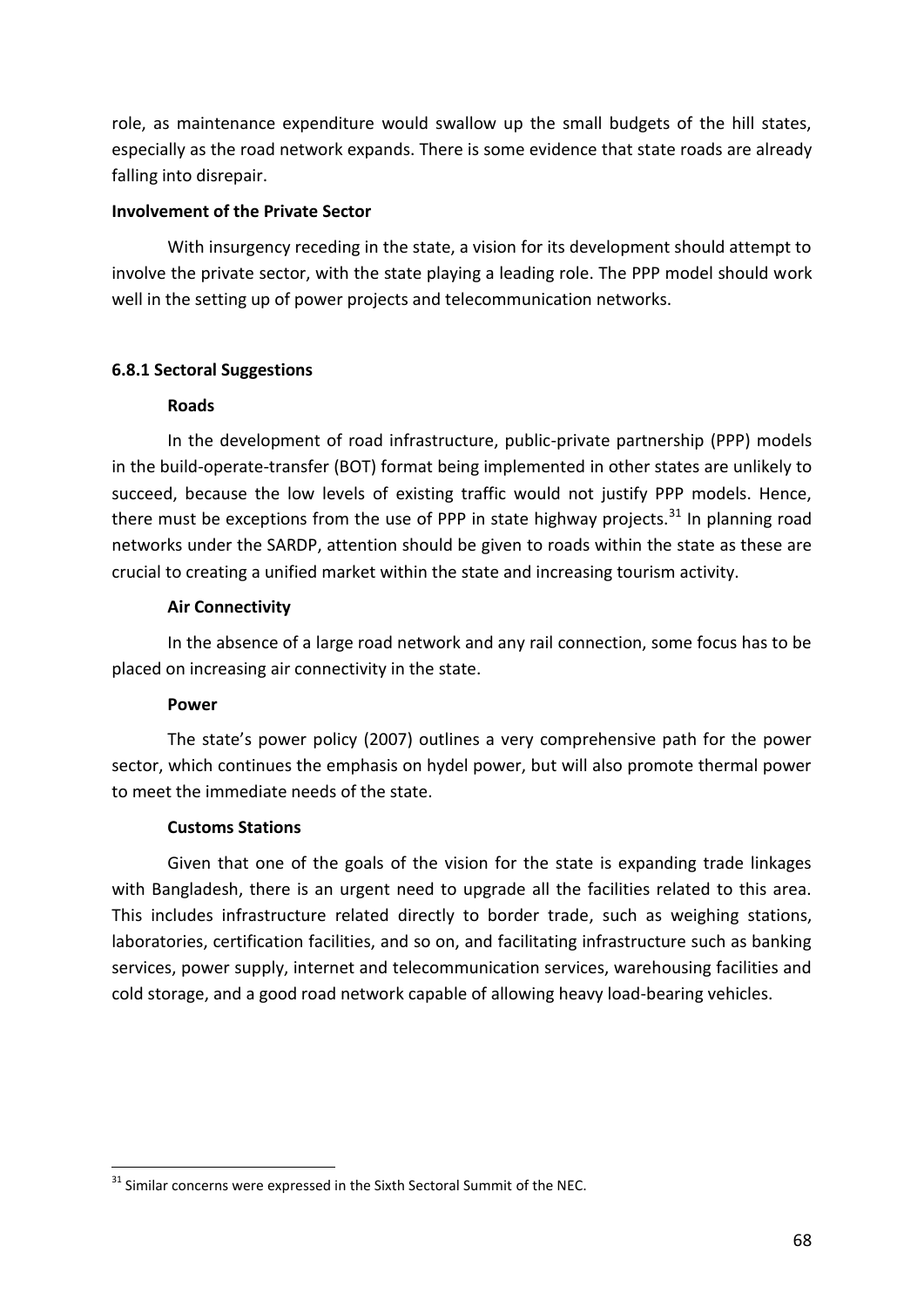### **6.8.2 Basic Services Infrastructure**

#### *Devolution of Service Delivery*

There are several well documented advantages of devolution of service delivery to local communities in various services such as water supply, rural roads, small works, housing, and sanitation. For a start, devolution helps reduce the cost of delivery, as the active participation of beneficiaries tends to lower the costs of service interventions. Another major benefit is that local residents are most familiar with local conditions, and can use their knowledge to best decide where to situate the service, whether it is an irrigation system, local road, or community centre, etc., how to conserve natural resources, and how best to maintain other resources. User preferences are also more likely to be reflected in local delivery mechanisms. Although, as communities are not homogeneous, it is important to examine whose preferences are being voiced. Delivery of services to economically and socially disadvantaged groups could face a threat of capture by local elites unless some safeguarding measures are introduced — measures that are typically ensured by some sort of elected body.

### *Water Supply*

The state is blessed with abundant rainfall and this natural resource can be tapped by harvesting rain water. An obvious area that has to be tackled scientifically and immediately is to effectively tap rainwater through rainwater harvesting systems, especially in areas where feasible surface or underground sources are not available. This could be done through the construction of rain fed reservoirs. Further, in urban areas, prefabricated tanks can be given to households to harvest rain water, which can meet the 'nonconsumption' needs of people, and save precious treated water supply for drinking and cooking.